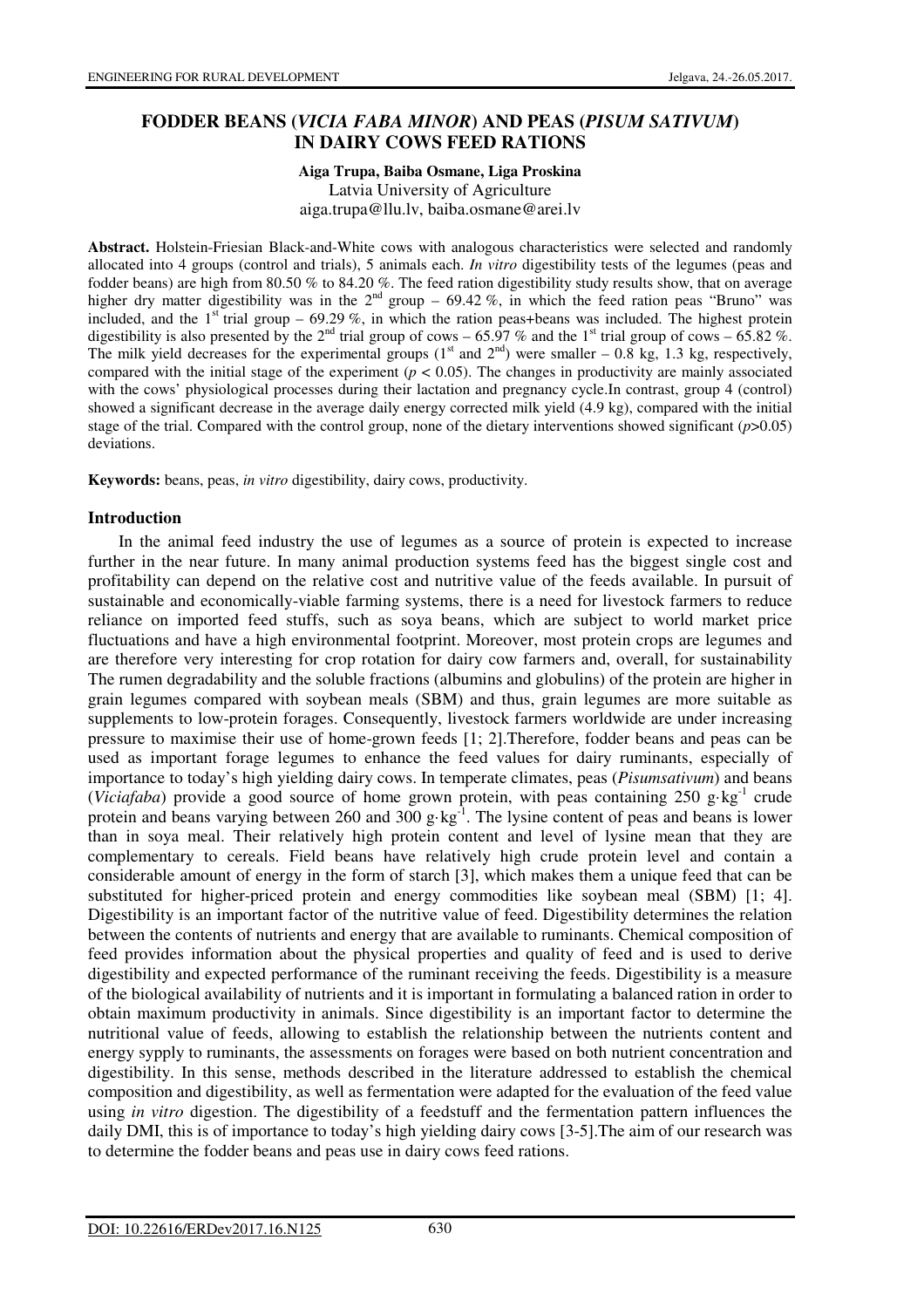## **Materials and methods**

For the trial, two analogue (according to the yield, lactation phase, live weight, fat content and protein content) groups of 5 animals of Holstein-Friesian Black-and-Whitecows were used in the study. The feeding trial with cows was conducted during the winter period from December 2014 to February 2015 according to the general scheme presented in Table 1 and lasted for 90 days. Preparatory period November1-30 2014.The average live weight of cows was 650 kg, the mean age was 3.0 lactations. The cows of high productivity in the initial phase of lactation were included in the experiment with the average yield of 30.0 kg per day, fat content 4.10 % and protein content 3.20 %, lactation days 60-100. The dairy cows were kept in the same rearing and feeding conditions.

During the trial, the dairy cows received the basic feed ration, which consisted of calculation per cow per day of: 40 kg silage (grass + legume), 3 kg hay (grass + legume), 4 kg fodder (grains), 4 kg complementary, 0.15 kg mineral additive. The differences between the trial and control group in feeding were that for the trial group of cows the feed was composed of 1.82 kg  $(0.85 \text{ kg} + 0.97 \text{ kg})$ peas + beans (1<sup>st</sup> trial group), 1.90 kg peas, (2<sup>nd</sup> trial group) 1.70 kg beans (3<sup>rd</sup>trial group) and 1 kg soybean meal while for the control group (4 group) of cows Table 1 was used.

The feeding ration varied according to each cow' s milk yield and physiological state, and was corrected monthly depending on the results of the control milk yield, dry period and state of health. The feeding rations corresponded to the requirements of the zootechnical standards.

Table 1

| <b>Trial group</b>         | <b>Feeding programme</b>                      |  |  |
|----------------------------|-----------------------------------------------|--|--|
| $1st$ group                | KF + 10-12 % Pisum sativum"Bruno" + 10 -12 %  |  |  |
|                            | Vicia fabaminora"Lielplatone"                 |  |  |
| The group                  | $KF + 20-24\%$ Pisum sativum"Bruno"           |  |  |
| $3rd$ group                | $KF + 20-24$ % Vicia fabaminora "Lielplatone" |  |  |
| $4m$ group (control group) | KF with soybean meal                          |  |  |

#### **General scheme of the trials**

KF – conventional feed

When elaborating the feeding rations, we took into consideration the following: amount of feedstuffs, dry matter (DM), net energy for lactation (NEL, MJ), amount of crude protein and macroelements (calcium, phosphorus) [6].

*In vitro* digestibility was estimated for total 9 feed samples: peas "Bruno", fodder beans, fodder peas, soybean meal, rapeseed cake, silage (grass + legume), hay (grass + legume), concentrated feed (meal) and concentrated feed (pellets). *In vitro* enzymatic digestibility with an enzymatic method and the procedure [7] was conducted by the accredited Scientific Laboratory of the Agronomical Analyses at the Latvia University of Agriculture.

*In vitro* digestibility method and procedure: a small quantity (0.3000 g) sample weigh in a tube, add 30 ml pepsin H Cl solution. Close the tube with an overpressure cap and incubate at 38 ºC during 24 hours and shake twice a day. After 24 h put the tubes during 45 minutes in a warm water bath at 80 °C. Suck the solution and wash 3 times with water of 60 °C and add 30 ml buffered cellulose solution. Incubate at 39 ºC during 24 hours and shake twice a day, filtrate in a sintered glass crucible and wash 3 times with water of 60 ºC. Dry at 103 ºC until constant weight. Cool in an exsiccator and weigh to 0.1 mg precision. Ash for at least 2 hours at  $550^{\circ}$ C until constant weight. Cool in the exsiccator and weigh again to 0.1 mg precision. Calculation the enzymatic:

$$
DCom = 100 \times \left(1 - \frac{(A-B) \times 1000}{(C-D) \times 0.300}\right),\tag{1}
$$

where  $DCom$  – digestibility, %;

 $A$  – mass of the crucible + residue after drying;

 $B$  – mass of the crucible + residue after ashing;

*C* – absolute dry matter in  $g \cdot kg^{-1}$ ;

 $D$  – ash in  $g \cdot kg^{-1}$ .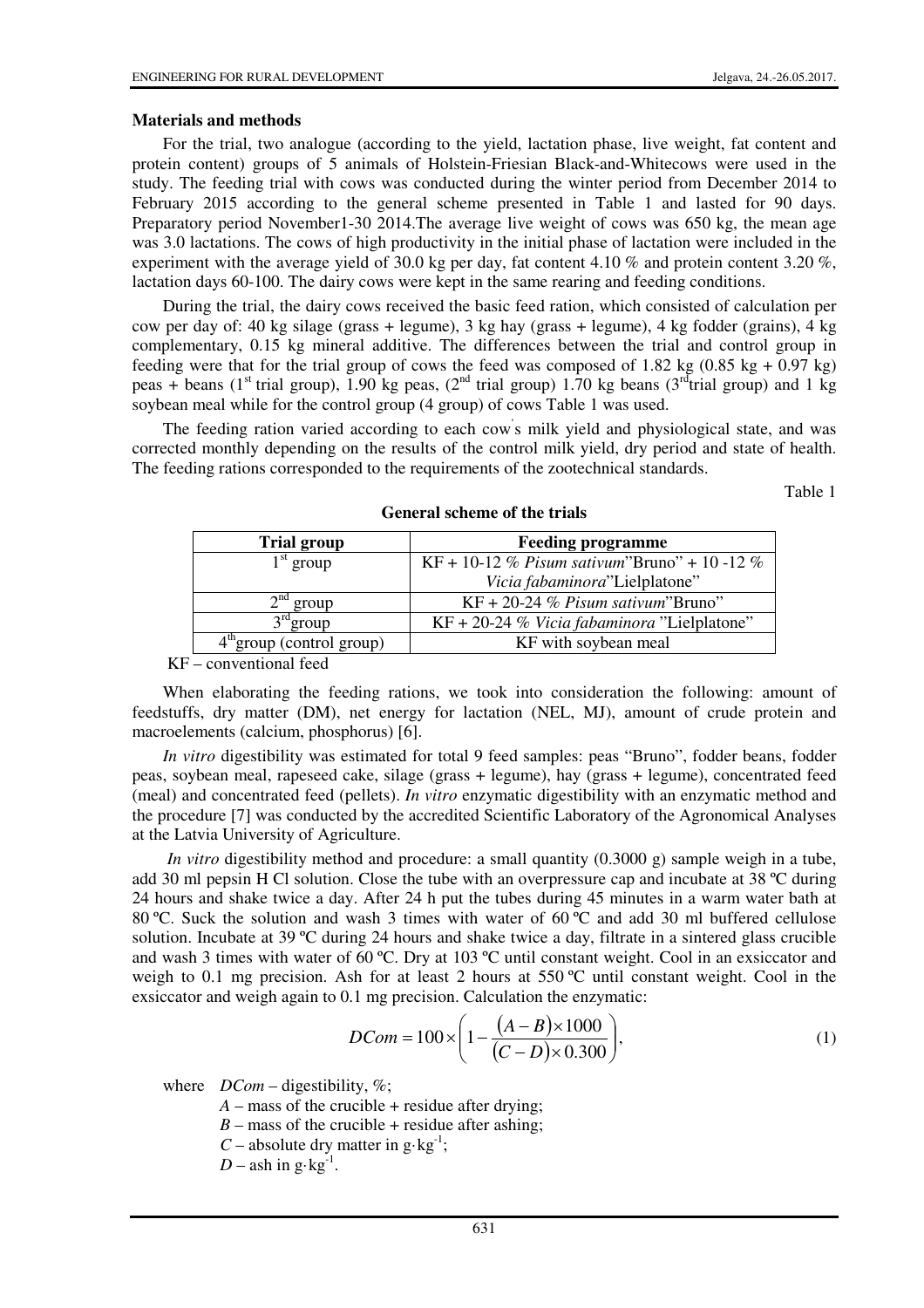In each run, 3 standard samples are included to correct for fluctuances in enzyme activity. Digestibility of dry matter and protein in feed rations was calculated regarding the consumed feed amount by cows per day, the chemical content of forage and *in vitro* digestibility indices of feedstuffs.

At the beginning of the experiment, each cow was controlled for the milk yield, as well as for the milk fat and protein content. The quantity of milk produced was evaluated by measuring the productivity – standard litres of energy corrected milk – which was calculated by the following formula [8].

$$
ECM = Milk Yield \times \frac{0.383 \times Milk Fat, \% + 0.242 \times Milk Protein, \% + 0.7832}{3.14},
$$
 (2)

where *ECM* – energy corrected milk.

Milk quality analyzes were performed determining the milk fat and protein content, the method ISO 9622-2013 (E) / IDF 141: 2013 (E). Milk samples for analysis were taken 3 months before trial and once a month during the trial.The biometric data were processed using the computer program *SPSS 16.0*. Data were analyzed by: Mann–Whitney test at significance level 0.05 to define differences in comparison to the control group and Wilcoxon signed-rank test to define differences between the data at the start and end of the experiment at significance level ( $p < 0.05$ ).

#### **Results and discussion**

The analysis of feeding rations, consumed by cows during the trials, by their chemical content proved that, generally, the rations meet the demands of standards. Slight differences were found in the provision of mineral elements to all groups of cows. Feed rations to trial cows contained 20.80- 21.49 kg dry matter, 137-143 MJ NEL, 3258-3276 g crude protein, calcium 153-162 g and 82-85 g phosphorus from the dry matter. In Table2, we can observe the *in vitro* enzymatic digestibility of feedstuffs. The research results show that, *in vitro* digestibility tests of the legumes (peas and fodder beans) are high from 80.50 % to 84.20 %.

Higher value was observed for fodder peas "Bruno" and fodder peas on average 84.20 % and 83.40 %. Other protein sources high *in vitro* digestibility value were concentrated feed (pellets) – 84.80 %, concentrated feed (meal) 80.30 %, soybean meal 80.03 % and rapeseed cake, on average 77.10 %. The lowest digestibility was presented by hay (grass + legume) and silage (grass + legume) on average 62.90 % and 62.70 %.

In general, the digestibility of forages decreases with increasing maturity and it is typically lowest during the dry season. Therefore, it is important to determine the feed quality traits, such as digestibility of the dry matter, crude protein to the formulation of balanced rations for ruminants. For ruminants, common ranges of feed digestibility are 45-55 % for crop by-products and range lands; 55- 75 % for good pastures, good preserved forages, and grain supplemented forage-based diets; and 75- 85 % for grain-based diets fed in feedlots [3; 9].

Table 2

| No. | <b>Feedstuffs</b>            | Digestibility, % |  |
|-----|------------------------------|------------------|--|
| 1.  | Peas "Bruno"                 | $84.20 \pm 0.17$ |  |
| 2.  | Fodder beans                 | $80.50 \pm 0.05$ |  |
| 3.  | Fodder peas                  | $83.40 \pm 0.60$ |  |
| 4.  | Soybean meal                 | $80.03 \pm 0.15$ |  |
| 5.  | Rapeseed cake                | $77.10 \pm 0.10$ |  |
| 6.  | Silage (grass+legume)        | $62.70 \pm 0.19$ |  |
| 7.  | Hay (grass+legume)           | $62.90 \pm 0.68$ |  |
| 8.  | Concentrated feed (meal)     | $80.30 \pm 0.26$ |  |
| 9.  | Complementary feed (pellets) | $84.80 \pm 0.80$ |  |

## *In vitro* **enzymatic digestibility indices of peas, fodder beans and other protein feeds**

The studies on nutrient digestibility of dairy cow feed rations are presented in Fig. 1.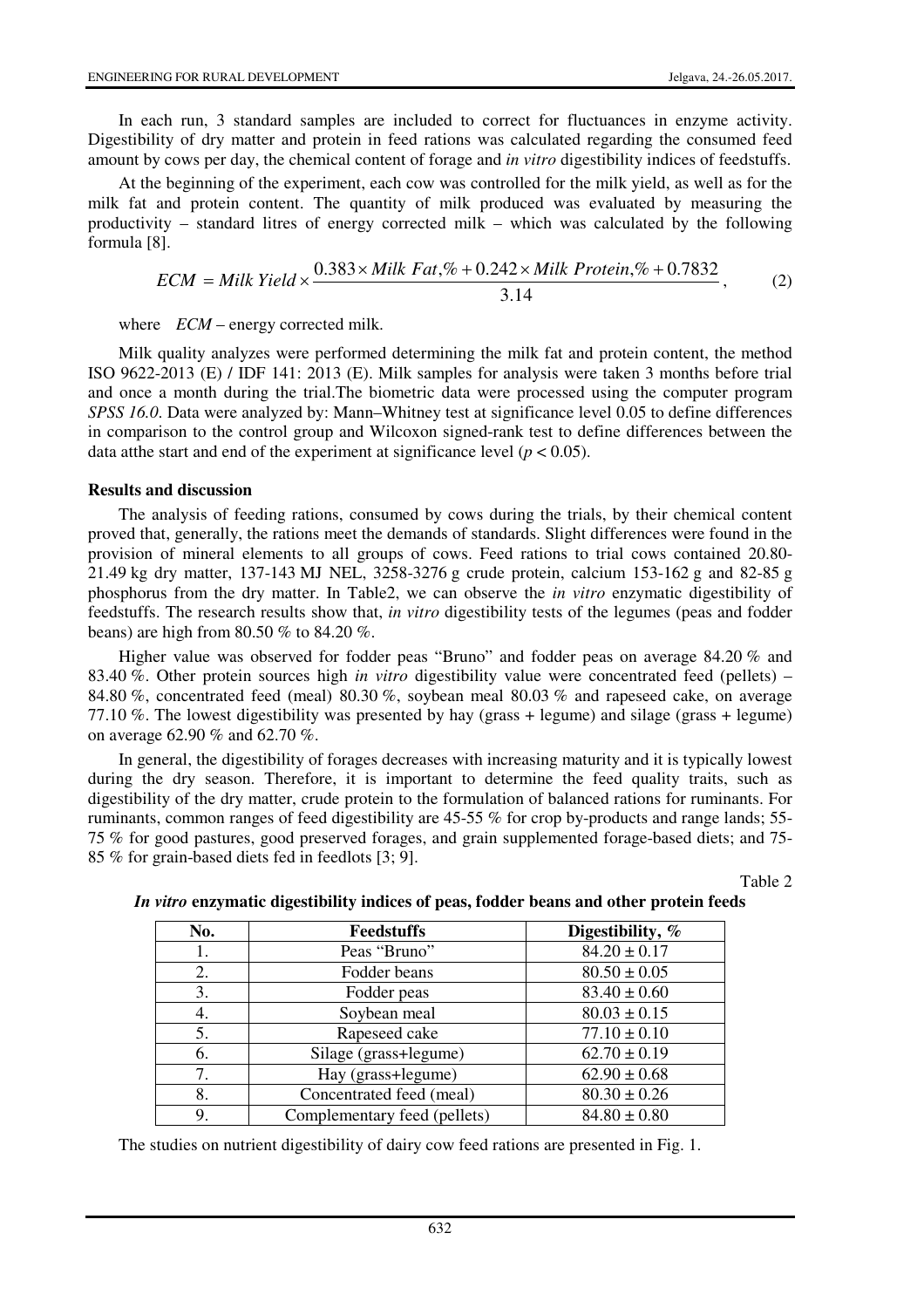

Fig. 1. **Dry matter and protein digestibility in dairy cow feed rations, %** 

The digestibility study results show that on average higher dry matter digestibility was in the  $2<sup>nd</sup>$ group, in which the feed ration peas "Bruno" was included, and the  $1<sup>st</sup>$  trial, in which the ration peas + beans was included. Protein digestibility results show that in groups of cows it is in similar 65.67-65.97 % range. Protein digestibility in the control group of cows was 65.67 %, which was lower than for the trial group of cows, respectively by  $0.15\%$ ,  $0.30\%$  and  $0.05\%$ . The highest protein digestibility was presented by the 2<sup>nd</sup> trial group of cows – 65.97 % and the 1<sup>st</sup> trial group of cows – 65.82 %. The digestibility study results show that the on average the higher protein digestibility was presented by the groups of cows, which in the feed rations received peas "Bruno" and fodder peas + fodder beans.

The evaluation of the productivity of dairy cows regarding the milk yield showed that the average milk production in all groups of cows during the trial had a decreasing trend, Table 3.

Table 3

| <b>Trial</b><br>group                 | November**      | <b>December</b> | <b>January</b>  | <b>February</b> | <b>Comparison between</b><br>initial and final values |  |  |
|---------------------------------------|-----------------|-----------------|-----------------|-----------------|-------------------------------------------------------|--|--|
| $1st$ group                           | $23.8 \pm 6.21$ | $25.4 \pm 5.21$ | $23.7 \pm 3.44$ | $23.0 \pm 2.59$ | $-0.8$                                                |  |  |
| 2 <sup>nd</sup><br>group              | $25.1 \pm 6.47$ | $23.0 \pm 4.35$ | $22.5 \pm 3.16$ | $23.8 \pm 4.87$ | $-1.3$                                                |  |  |
| 3 <sup>rd</sup><br>group              | $21.4 \pm 2.08$ | $21.1 \pm 1.35$ | $21.9 \pm 2.28$ | $22.9 \pm 1.58$ | 1.4                                                   |  |  |
| 4 <sup>th</sup><br>' group            | $27.7 \pm 6.65$ | $27.0 \pm 6.81$ | $22.1 \pm 5.30$ | $22.8 \pm 4.02$ | $-4.9$                                                |  |  |
| <i>p</i> -value (relative to control) |                 |                 |                 |                 |                                                       |  |  |
| <b>Trial</b><br>group                 | November**      | <b>December</b> | <b>January</b>  | February        | <i>p</i> -value (between initial<br>and final values) |  |  |
| $1st$ group                           | 0.465           | 0.600           | 0.917           | 0.917           | 0.225                                                 |  |  |
| 2 <sup>nd</sup><br>group              | 0.917           | 0.347           | 0.917           | 0.754           | 0.138                                                 |  |  |
| 3 <sup>rd</sup><br>group              | 0.251           | 0.251           | 0.917           | 0.916           | 0.893                                                 |  |  |
| $4^{\text{th}}$<br>group              |                 |                 |                 |                 | 0.043                                                 |  |  |

**Cow productivity during the trials, on average kg** *ECM***\*** 

\**ECM* – energy corrected milk; \*\*– initial value

Even though the daily milk yields decreased for all cow groups during the experiment, which was normal during the lactation period, yet the milk yield decreases for the experimental groups  $(1<sup>st</sup>$  and  $2<sup>nd</sup>$ ) were smaller – 0.8 kg, 1.3 kg, respectively, compared with the initial stage of the experiment  $(p < 0.05)$ . The changes in productivity are mainly associated with the cows' physiological processes during their lactation and pregnancy cycle [10]. However, group 3 showed increase in the average energy corrected milk yield (+1.4 kg), compared with the initial stage of the trial and the control group. In contrast, group 4 (control) showed a significant decrease in the average daily energy corrected milk yield (4.9 kg), compared with the initial stage of the trial. Compared with the control group, none of the dietary interventions showed significant (*p*>0.05) deviations.

The diet comprising legumes made a positive effect on the protein and fat content of milk during the experiment. The fat and protein content of milk increased for all the experimental groups in